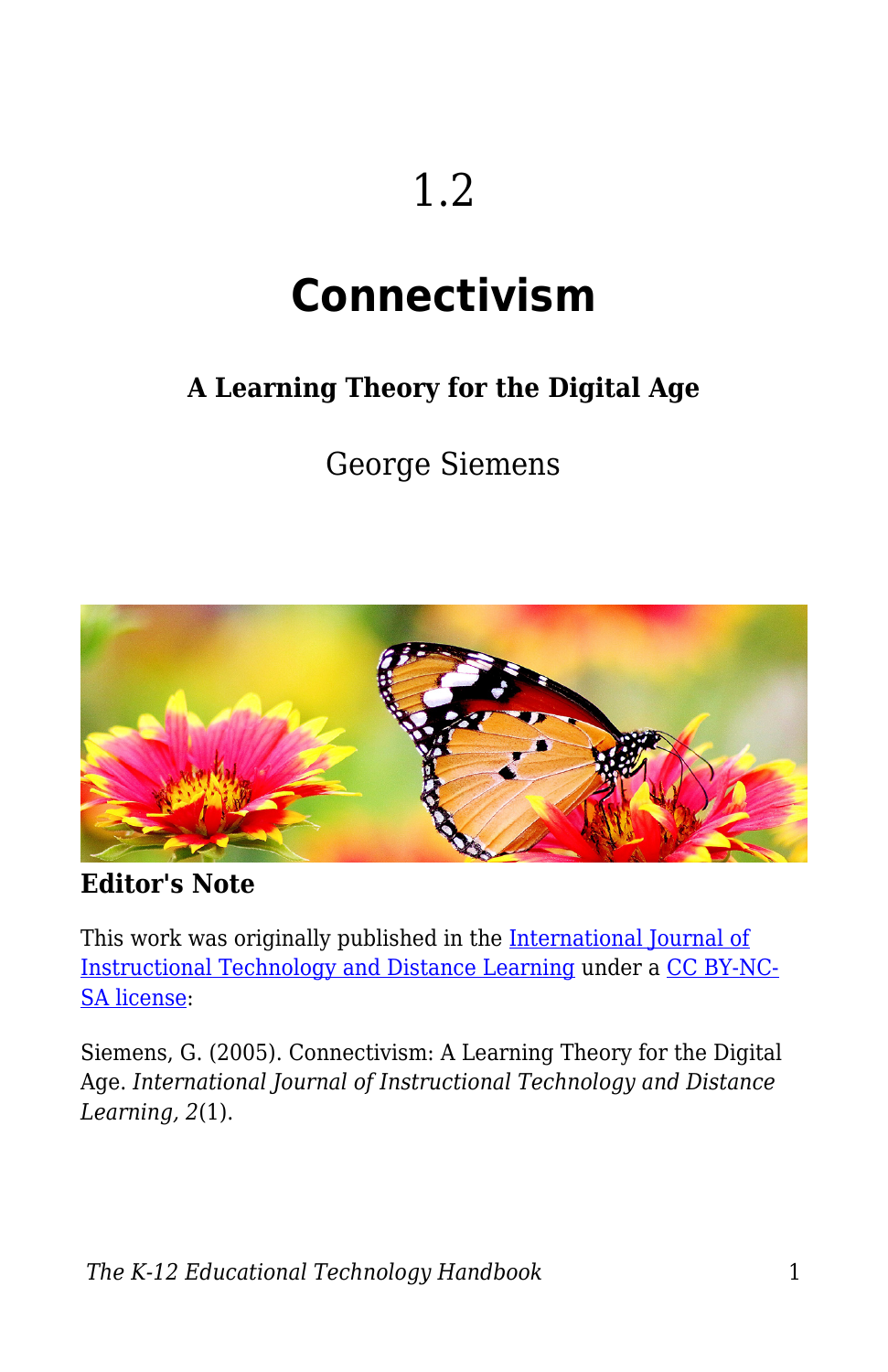#### **Learning Objectives**

- Recognize assumptions and tensions in historical definitions of learning;
- Consider the concept of Connectivism as an alternative theory describing learning that occurs via networks.

Behaviorism, cognitivism, and constructivism are the three broad learning theories most often utilized in the creation of instructional environments. These theories, however, were developed in a time when learning was not impacted through technology. Over the last twenty years, technology has reorganized how we live, how we communicate, and how we learn. Learning needs and theories that describe learning principles and processes, should be reflective of underlying social environments. Vaill emphasizes that "learning must be a way of being - an ongoing set of attitudes and actions by individuals and groups that they employ to try to keep abreast of the surprising, novel, messy, obtrusive, recurring events..." (1996, p.42).

Learners as little as forty years ago would complete the required schooling and enter a career that would often last a lifetime. Information development was slow. The life of knowledge was measured in decades. Today, these foundational principles have been altered. Knowledge is growing exponentially. In many fields the life of knowledge is now measured in months and years. Gonzalez (2004) describes the challenges of rapidly diminishing knowledge life:

"One of the most persuasive factors is the shrinking half-life of knowledge. The "half-life of knowledge" is the time span from when knowledge is gained to when it becomes obsolete. Half of what is known today was not known 10 years ago. The amount of knowledge in the world has doubled in the past 10 years and is doubling every 18 months according to the American Society of Training and Documentation (ASTD). To combat the shrinking half-life of knowledge, organizations have been forced to develop new methods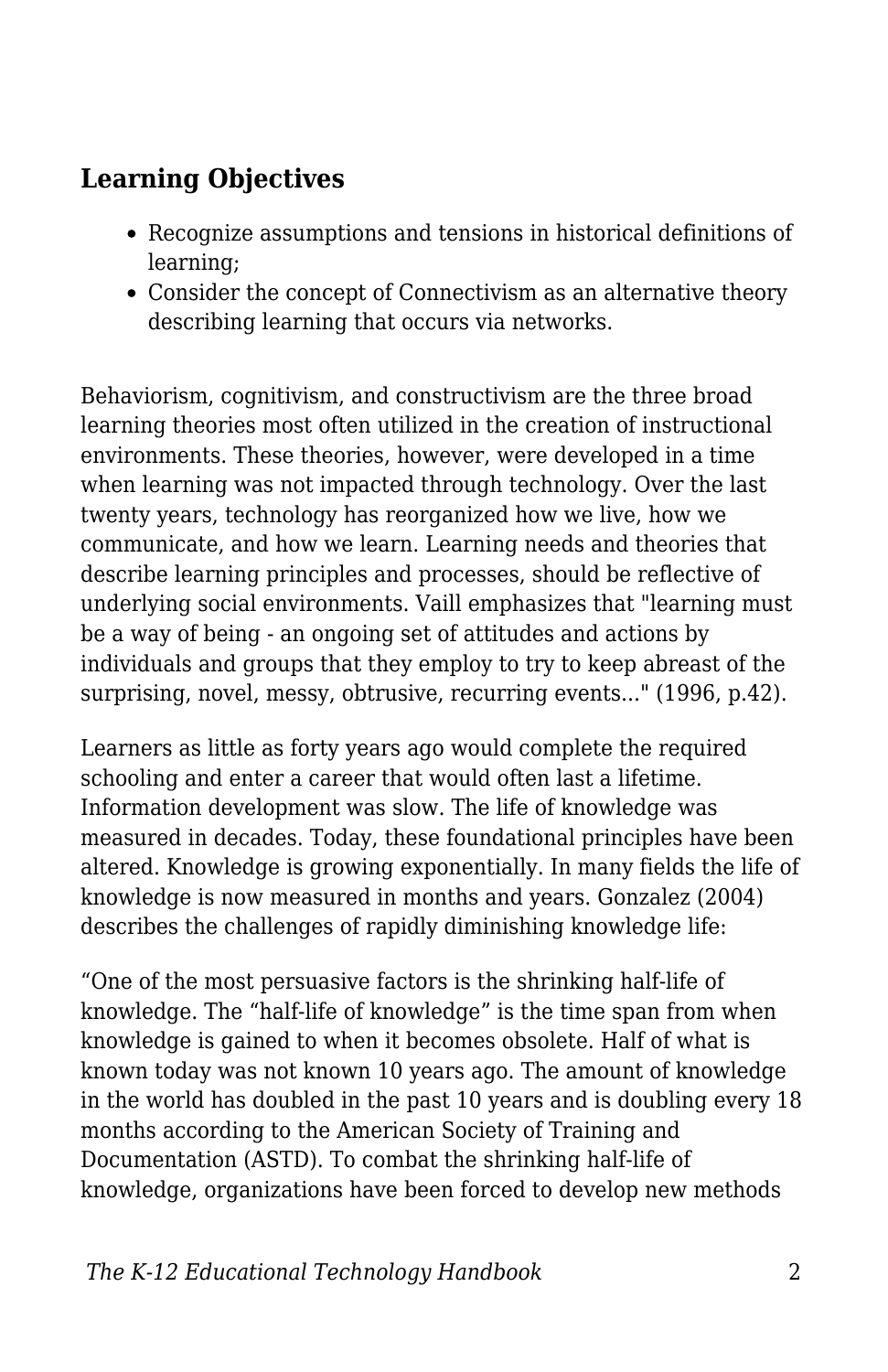of deploying instruction."

Some significant trends in learning:

- Many learners will move into a variety of different, possibly unrelated fields over the course of their lifetime.
- Informal learning is a significant aspect of our learning experience. Formal education no longer comprises the majority of our learning. Learning now occurs in a variety of ways – through communities of practice, personal networks, and through completion of work-related tasks.
- Learning is a continual process, lasting for a lifetime. Learning and work related activities are no longer separate. In many situations, they are the same.
- Technology is altering (rewiring) our brains. The tools we use define and shape our thinking.
- The organization and the individual are both learning organisms. Increased attention to knowledge management highlights the need for a theory that attempts to explain the link between individual and organizational learning.
- Many of the processes previously handled by learning theories (especially in cognitive information processing) can now be offloaded to, or supported by, technology.
- Know-how and know-what is being supplemented with knowwhere (the understanding of where to find knowledge needed).

## **Background**

Driscoll (2000) defines learning as "a persisting change in human performance or performance potential…[which] must come about as a result of the learner's experience and interaction with the world" (p.11). This definition encompasses many of the attributes commonly associated with behaviorism, cognitivism, and constructivism – namely, learning as a lasting changed state (emotional, mental, physiological (i.e. skills)) brought about as a result of experiences and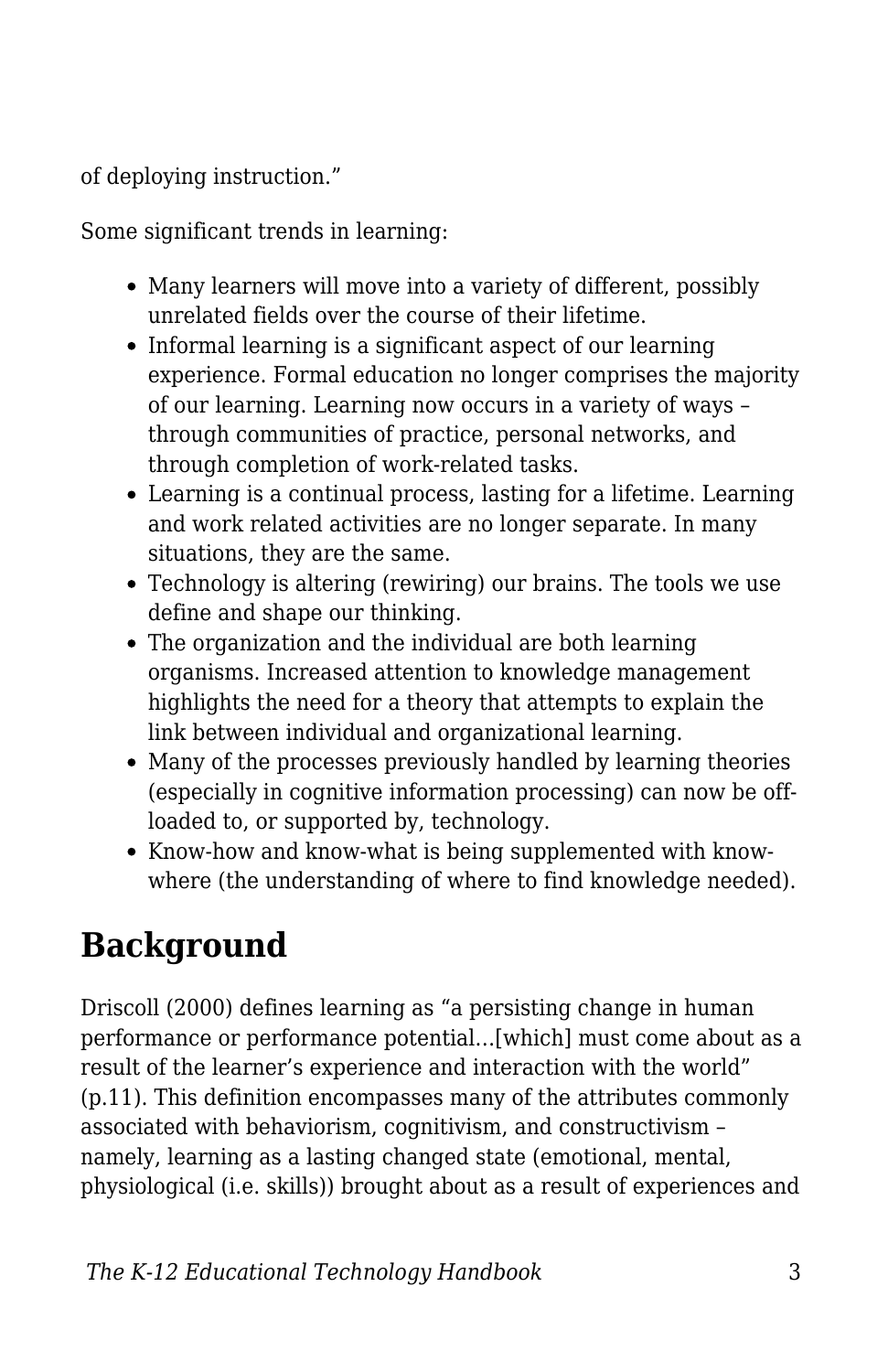interactions with content or other people.

Driscoll (2000, p14-17) explores some of the complexities of defining learning. Debate centers on:

- Valid sources of knowledge Do we gain knowledge through experiences? Is it innate (present at birth)? Do we acquire it through thinking and reasoning?
- Content of knowledge Is knowledge actually knowable? Is it directly knowable through human experience?
- The final consideration focuses on three epistemological traditions in relation to learning: Objectivism, Pragmatism, and Interpretivism
	- Objectivism (similar to behaviorism) states that reality is external and is objective, and knowledge is gained through experiences.
	- $\circ$  Pragmatism (similar to cognitivism) states that reality is interpreted, and knowledge is negotiated through experience and thinking.
	- $\circ$  Interpretivism (similar to constructivism) states that reality is internal, and knowledge is constructed.

All of these learning theories hold the notion that knowledge is an objective (or a state) that is attainable (if not already innate) through either reasoning or experiences. Behaviorism, cognitivism, and constructivism (built on the epistemological traditions) attempt to address how it is that a person learns.

Behaviorism states that learning is largely unknowable, that is, we can't possibly understand what goes on inside a person (the "black box theory"). Gredler (2001) expresses behaviorism as being comprised of several theories that make three assumptions about learning:

1. Observable behaviour is more important than understanding internal activities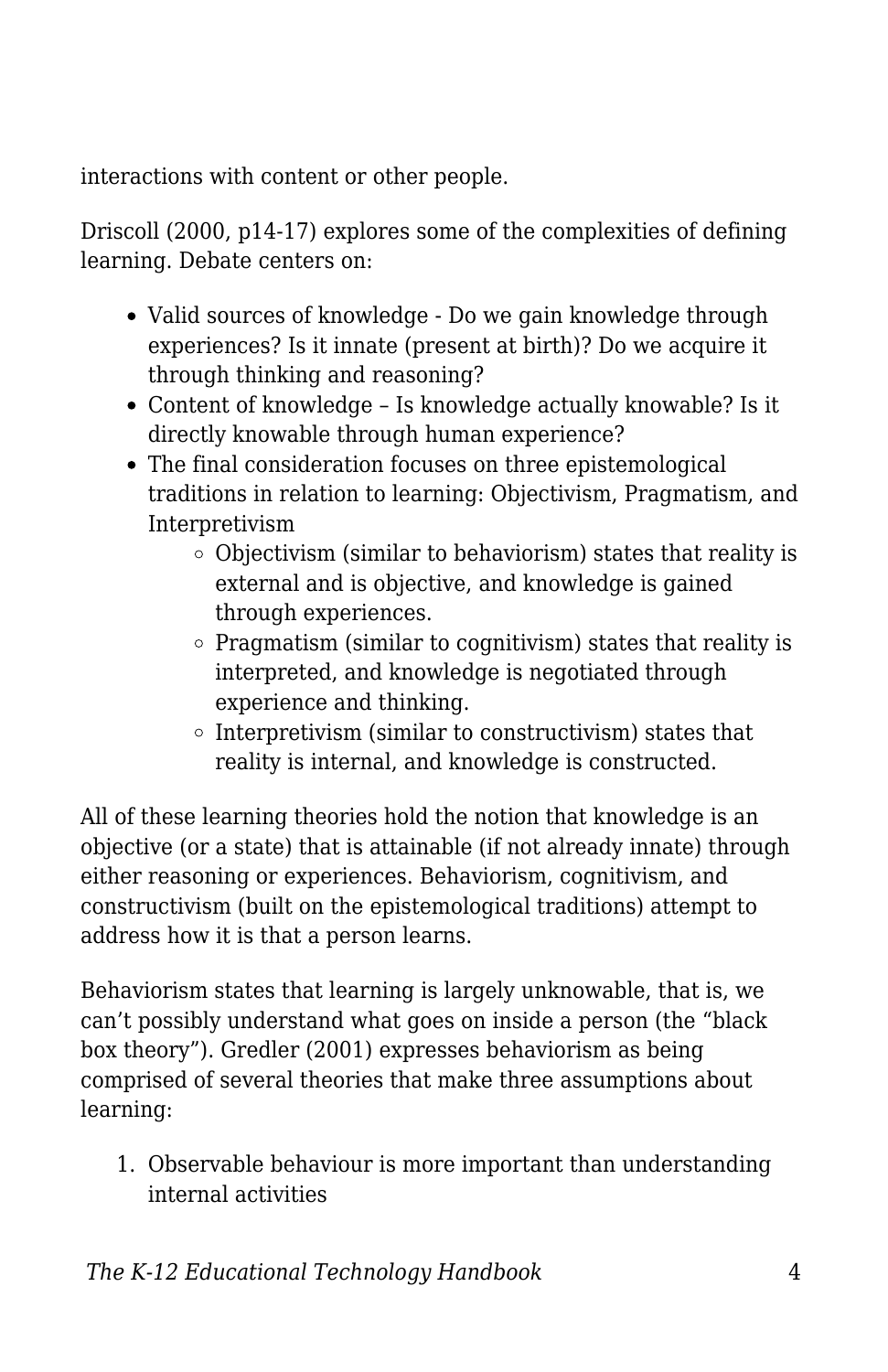- 2. Behaviour should be focused on simple elements: specific stimuli and responses
- 3. Learning is about behaviour change

Cognitivism often takes a computer information processing model. Learning is viewed as a process of inputs, managed in short term memory, and coded for long-term recall. Cindy Buell details this process: "In cognitive theories, knowledge is viewed as symbolic mental constructs in the learner's mind, and the learning process is the means by which these symbolic representations are committed to memory."

Constructivism suggests that learners create knowledge as they attempt to understand their experiences (Driscoll, 2000, p. 376). Behaviorism and cognitivism view knowledge as external to the learner and the learning process as the act of internalizing knowledge. Constructivism assumes that learners are not empty vessels to be filled with knowledge. Instead, learners are actively attempting to create meaning. Learners often select and pursue their own learning. Constructivist principles acknowledge that real-life learning is messy and complex. Classrooms which emulate the "fuzziness" of this learning will be more effective in preparing learners for life-long learning.

### **Limitations of Behaviorism, Cognitivism, and Constructivism**

A central tenet of most learning theories is that learning occurs inside a person. Even social constructivist views, which hold that learning is a socially enacted process, promotes the principality of the individual (and her/his physical presence – i.e. brain-based) in learning. These theories do not address learning that occurs outside of people (i.e. learning that is stored and manipulated by technology). They also fail to describe how learning happens within organizations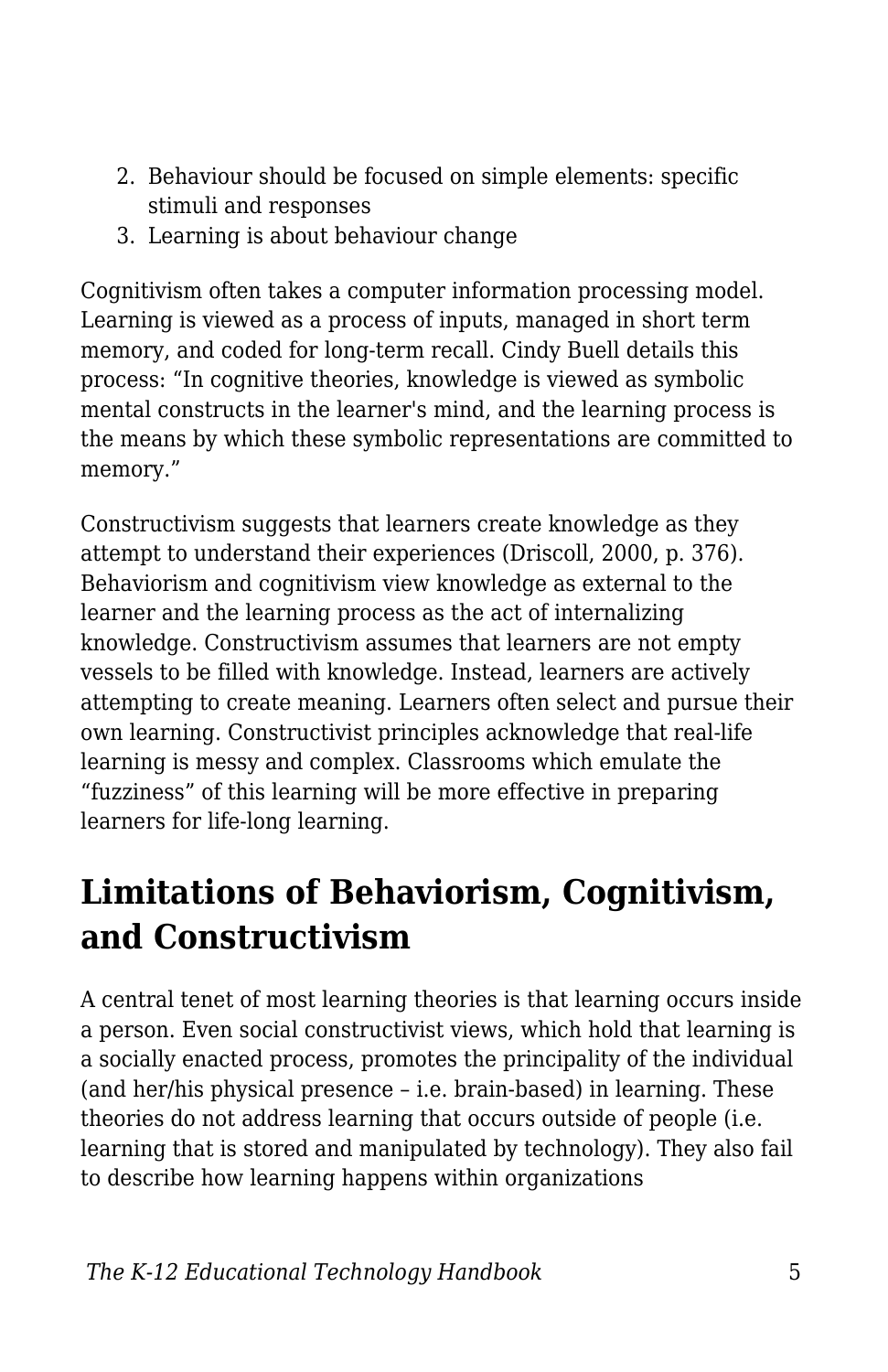Learning theories are concerned with the actual process of learning, not with the value of what is being learned. In a networked world, the very manner of information that we acquire is worth exploring. The need to evaluate the worthiness of learning something is a meta-skill that is applied before learning itself begins. When knowledge is subject to paucity, the process of assessing worthiness is assumed to be intrinsic to learning. When knowledge is abundant, the rapid evaluation of knowledge is important. Additional concerns arise from the rapid increase in information. In today's environment, action is often needed without personal learning – that is, we need to act by drawing information outside of our primary knowledge. The ability to synthesize and recognize connections and patterns is a valuable skill.

Many important questions are raised when established learning theories are seen through technology. The natural attempt of theorists is to continue to revise and evolve theories as conditions change. At some point, however, the underlying conditions have altered so significantly, that further modification is no longer sensible. An entirely new approach is needed.

Some questions to explore in relation to learning theories and the impact of technology and new sciences (chaos and networks) on learning:

- How are learning theories impacted when knowledge is no longer acquired in the linear manner?
- What adjustments need to made with learning theories when technology performs many of the cognitive operations previously performed by learners (information storage and retrieval).
- How can we continue to stay current in a rapidly evolving information ecology?
- How do learning theories address moments where performance is needed in the absence of complete understanding?
- What is the impact of networks and complexity theories on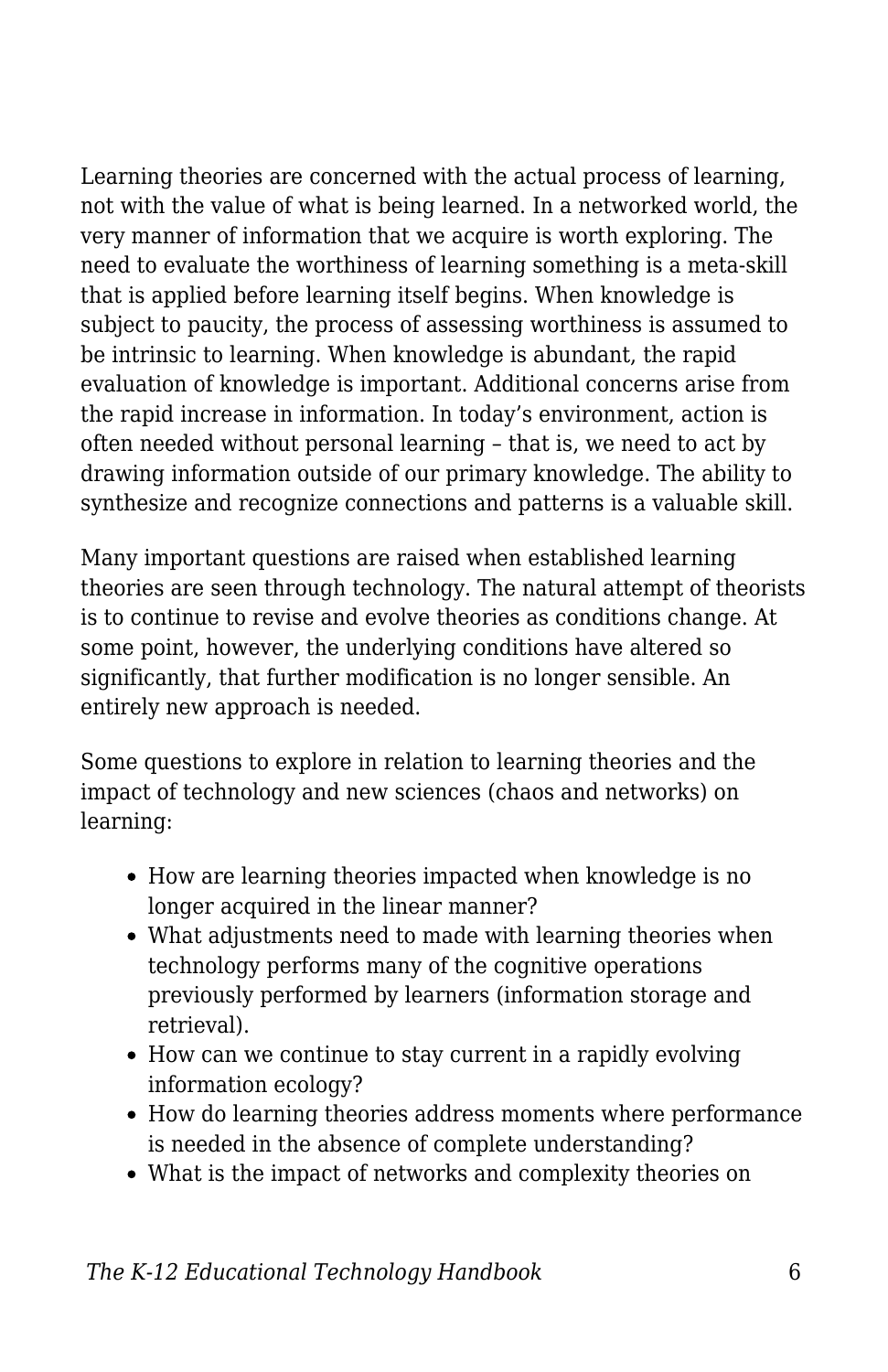learning?

- What is the impact of chaos as a complex pattern recognition process on learning?
- With increased recognition of interconnections in differing fields of knowledge, how are systems and ecology theories perceived in light of learning tasks?

### **An Alternative Theory**

Including technology and connection making as learning activities begins to move learning theories into a digital age. We can no longer personally experience and acquire learning that we need to act. We derive our competence from forming connections. Karen Stephenson states:

"Experience has long been considered the best teacher of knowledge. Since we cannot experience everything, other people's experiences, and hence other people, become the surrogate for knowledge. 'I store my knowledge in my friends' is an axiom for collecting knowledge through collecting people (undated)."

Chaos is a new reality for knowledge workers. ScienceWeek (2004) quotes Nigel Calder's definition that chaos is "a cryptic form of order". Chaos is the breakdown of predictability, evidenced in complicated arrangements that initially defy order. Unlike constructivism, which states that learners attempt to foster understanding by meaning making tasks, chaos states that the meaning exists – the learner's challenge is to recognize the patterns which appear to be hidden. Meaning-making and forming connections between specialized communities are important activities.

Chaos, as a science, recognizes the connection of everything to everything. Gleick (1987) states: "In weather, for example, this translates into what is only half-jokingly known as the Butterfly Effect – the notion that a butterfly stirring the air today in Peking can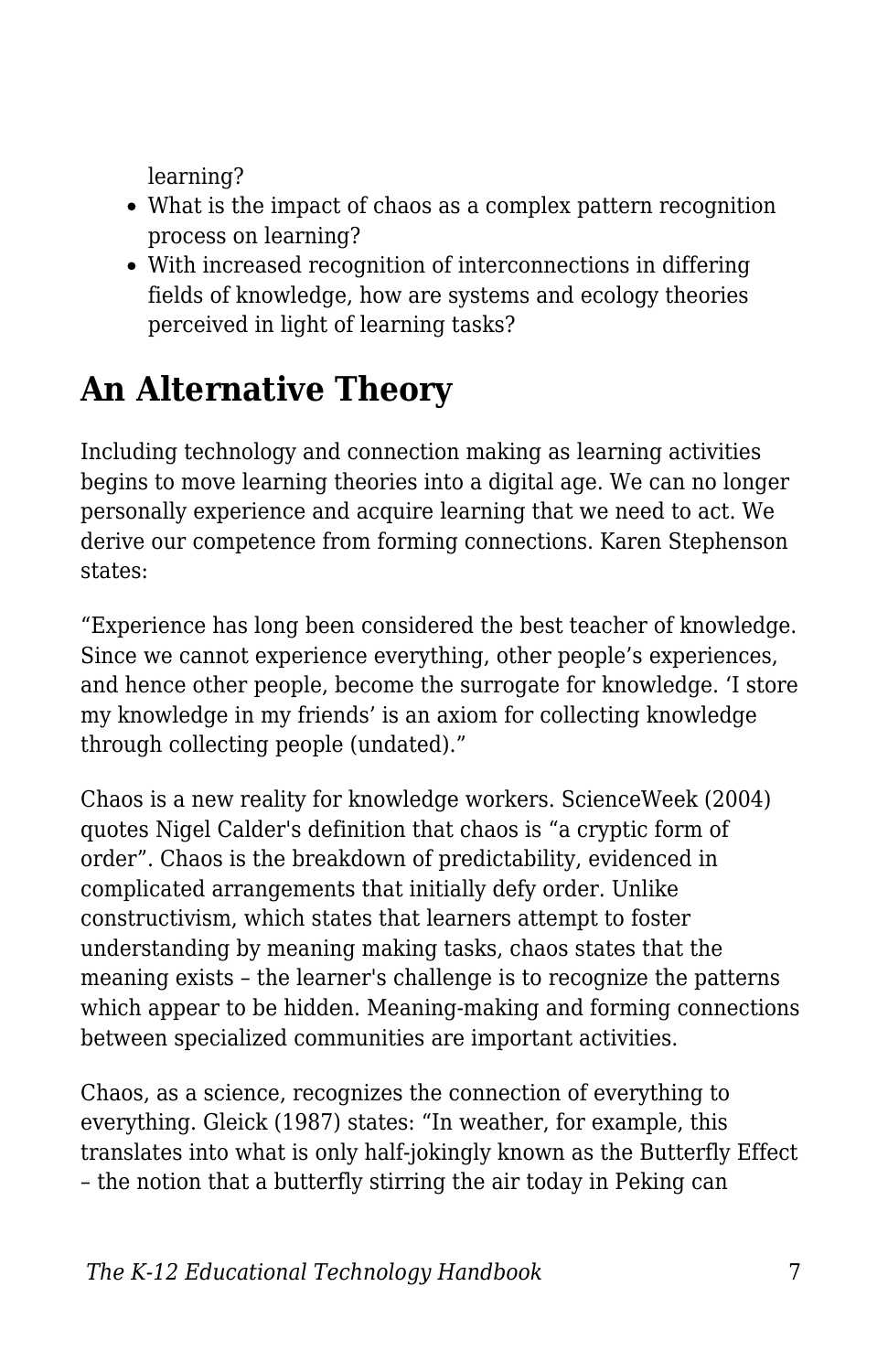transform storm systems next month in New York" (p. 8). This analogy highlights a real challenge: "sensitive dependence on initial conditions" profoundly impacts what we learn and how we act based on our learning. Decision making is indicative of this. If the underlying conditions used to make decisions change, the decision itself is no longer as correct as it was at the time it was made. The ability to recognize and adjust to pattern shifts is a key learning task.

Luis Mateus Rocha (1998) defines self-organization as the "spontaneous formation of well organized structures, patterns, or behaviors, from random initial conditions." (p.3). Learning, as a selforganizing process requires that the system (personal or organizational learning systems) "be informationally open, that is, for it to be able to classify its own interaction with an environment, it must be able to change its structure…" (p.4). Wiley and Edwards acknowledge the importance of self-organization as a learning process: "Jacobs argues that communities self-organize is a manner similar to social insects: instead of thousands of ants crossing each other's pheromone trails and changing their behavior accordingly, thousands of humans pass each other on the sidewalk and change their behavior accordingly.". Self-organization on a personal level is a micro-process of the larger self-organizing knowledge constructs created within corporate or institutional environments. The capacity to form connections between sources of information, and thereby create useful information patterns, is required to learn in our knowledge economy.

#### **Networks, Small Worlds, Weak Ties**

A network can simply be defined as connections between entities. Computer networks, power grids, and social networks all function on the simple principle that people, groups, systems, nodes, entities can be connected to create an integrated whole. Alterations within the network have ripple effects on the whole.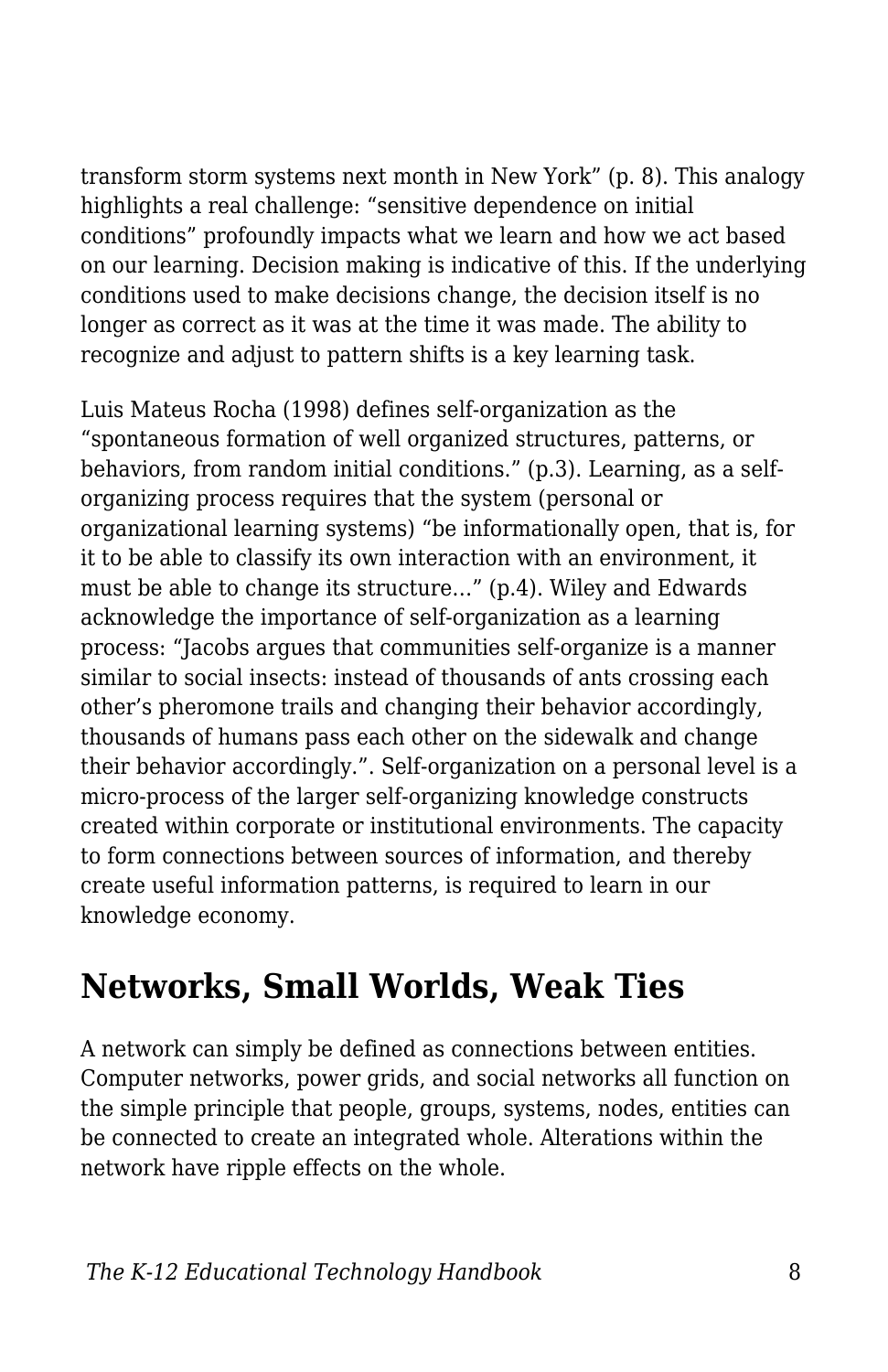Albert-László Barabási states that "nodes always compete for connections because links represent survival in an interconnected world" (2002, p.106). This competition is largely dulled within a personal learning network, but the placing of value on certain nodes over others is a reality. Nodes that successfully acquire greater profile will be more successful at acquiring additional connections. In a learning sense, the likelihood that a concept of learning will be linked depends on how well it is currently linked. Nodes (can be fields, ideas, communities) that specialize and gain recognition for their expertise have greater chances of recognition, thus resulting in crosspollination of learning communities.

Weak ties are links or bridges that allow short connections between information. Our small world networks are generally populated with people whose interests and knowledge are similar to ours. Finding a new job, as an example, often occurs through weak ties. This principle has great merit in the notion of serendipity, innovation, and creativity. Connections between disparate ideas and fields can create new innovations.

### **Connectivism**

Connectivism is the integration of principles explored by chaos, network, and complexity and self-organization theories. Learning is a process that occurs within nebulous environments of shifting core elements – not entirely under the control of the individual. Learning (defined as actionable knowledge) can reside outside of ourselves (within an organization or a database), is focused on connecting specialized information sets, and the connections that enable us to learn more are more important than our current state of knowing.

Connectivism is driven by the understanding that decisions are based on rapidly altering foundations. New information is continually being acquired. The ability to draw distinctions between important and unimportant information is vital. The ability to recognize when new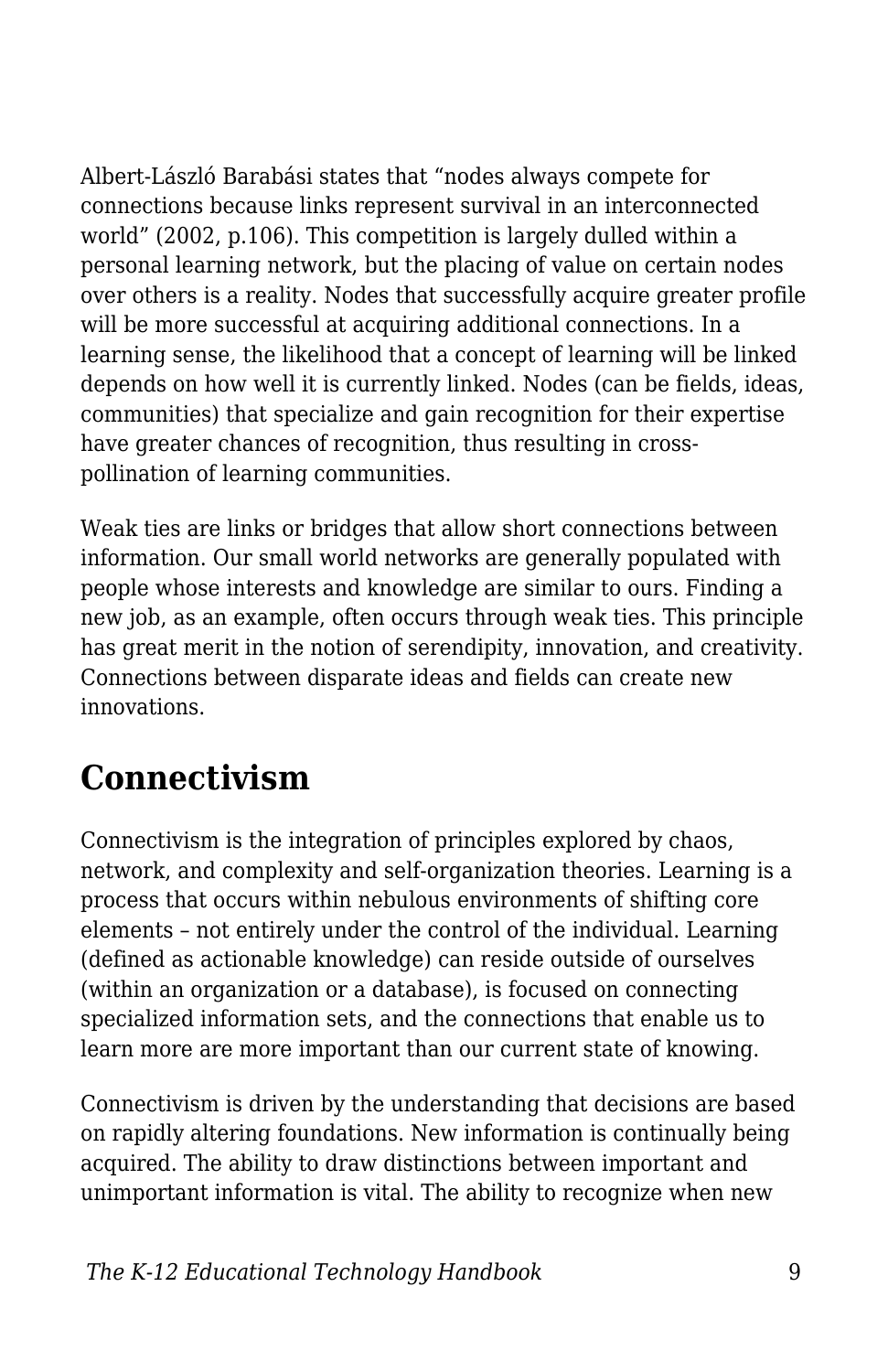information alters the landscape based on decisions made yesterday is also critical.

#### **Principles of connectivism:**

- Learning and knowledge rests in diversity of opinions.
- Learning is a process of connecting specialized nodes or information sources.
- Learning may reside in non-human appliances.
- Capacity to know more is more critical than what is currently known
- Nurturing and maintaining connections is needed to facilitate continual learning.
- Ability to see connections between fields, ideas, and concepts is a core skill.
- Currency (accurate, up-to-date knowledge) is the intent of all connectivist learning activities.
- Decision-making is itself a learning process. Choosing what to learn and the meaning of incoming information is seen through the lens of a shifting reality. While there is a right answer now, it may be wrong tomorrow due to alterations in the information climate affecting the decision.

Connectivism also addresses the challenges that many corporations face in knowledge management activities. Knowledge that resides in a database needs to be connected with the right people in the right context in order to be classified as learning. Behaviorism, cognitivism, and constructivism do not attempt to address the challenges of organizational knowledge and transference.

Information flow within an organization is an important element in organizational effectiveness. In a knowledge economy, the flow of information is the equivalent of the oil pipe in an industrial economy. Creating, preserving, and utilizing information flow should be a key organizational activity. Knowledge flow can be likened to a river that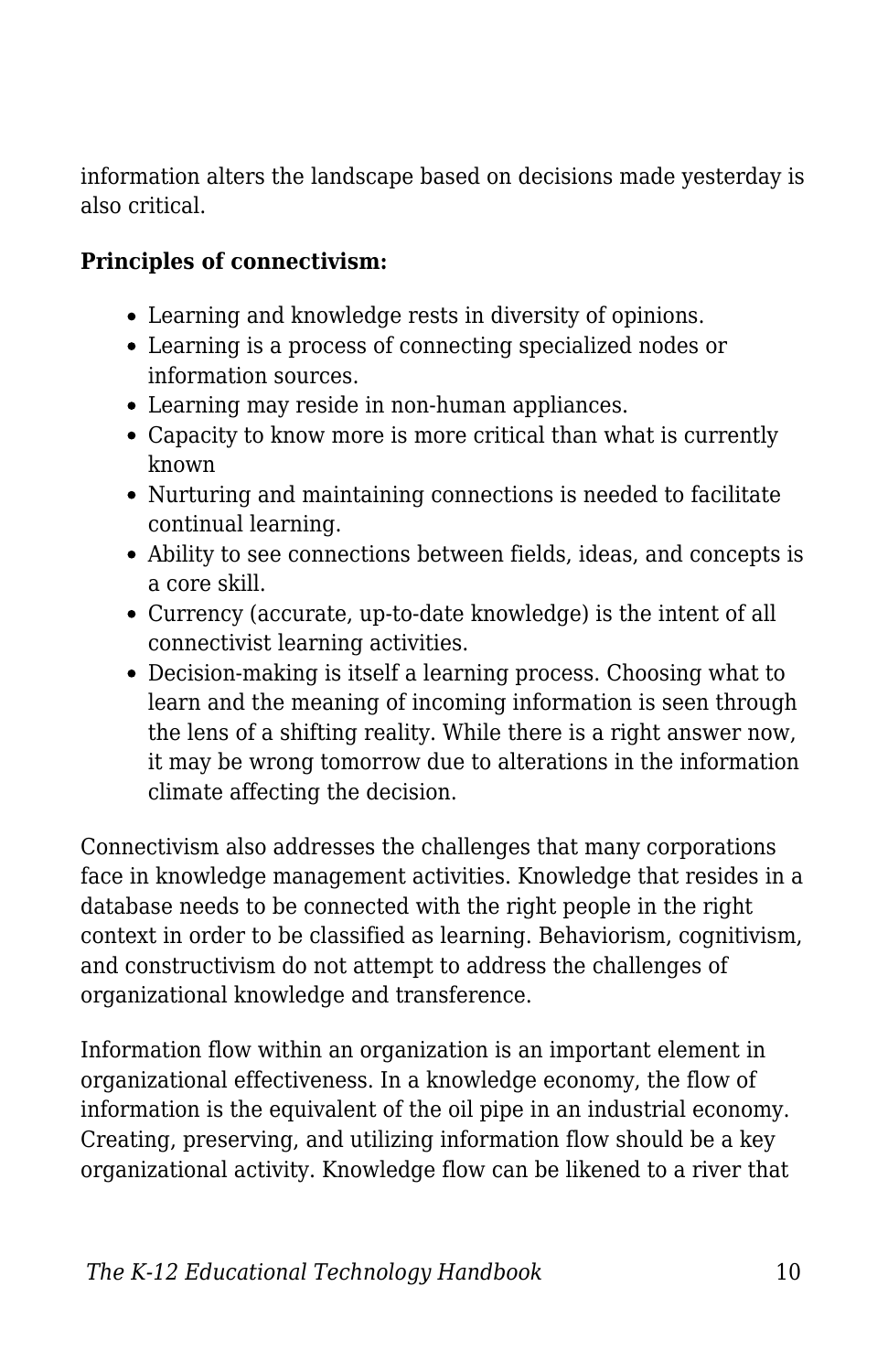meanders through the ecology of an organization. In certain areas, the river pools and in other areas it ebbs. The health of the learning ecology of the organization depends on effective nurturing of information flow.

Social network analysis is an additional element in understanding learning models in a digital era. Art Kleiner (2002) explores Karen Stephenson's "quantum theory of trust" which "explains not just how to recognize the collective cognitive capability of an organization, but how to cultivate and increase it". Within social networks, hubs are well-connected people who are able to foster and maintain knowledge flow. Their interdependence results in effective knowledge flow, enabling the personal understanding of the state of activities organizationally.

The starting point of connectivism is the individual. Personal knowledge is comprised of a network, which feeds into organizations and institutions, which in turn feed back into the network, and then continue to provide learning to individual. This cycle of knowledge development (personal to network to organization) allows learners to remain current in their field through the connections they have formed.

Landauer and Dumais (1997) explore the phenomenon that "people have much more knowledge than appears to be present in the information to which they have been exposed". They provide a connectivist focus in stating "the simple notion that some domains of knowledge contain vast numbers of weak interrelations that, if properly exploited, can greatly amplify learning by a process of inference". The value of pattern recognition and connecting our own "small worlds of knowledge" are apparent in the exponential impact provided to our personal learning.

John Seely Brown presents an interesting notion that the internet leverages the small efforts of many with the large efforts of few. The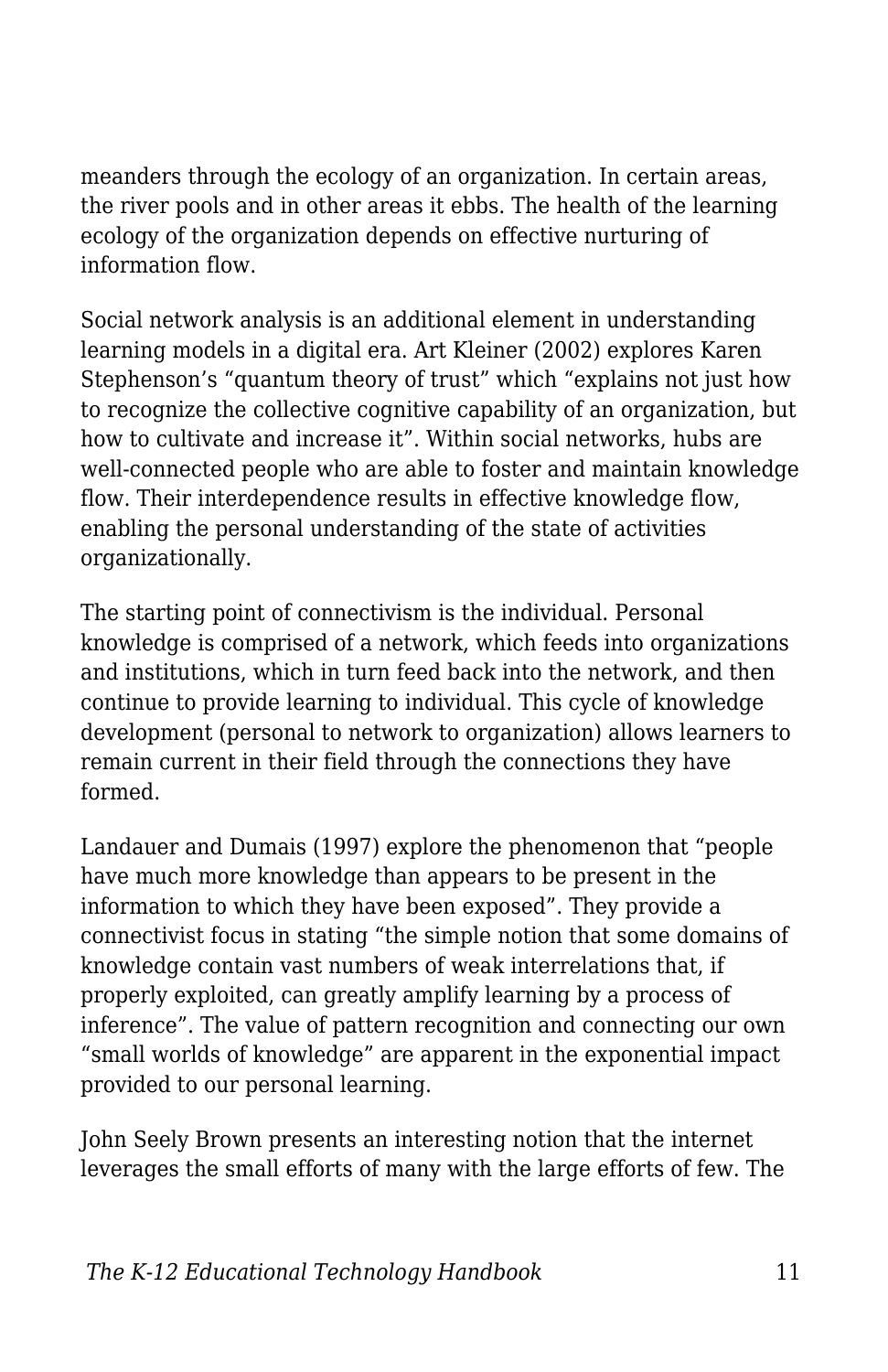central premise is that connections created with unusual nodes supports and intensifies existing large effort activities. Brown provides the example of a Maricopa County Community College system project that links senior citizens with elementary school students in a mentor program. The children "listen to these "grandparents" better than they do their own parents, the mentoring really helps the teachers…the small efforts of the many- the seniors – complement the large efforts of the few – the teachers." (2002). This amplification of learning, knowledge and understanding through the extension of a personal network is the epitome of connectivism.

### **Implications**

The notion of connectivism has implications in all aspects of life. This paper largely focuses on its impact on learning, but the following aspects are also impacted:

- Management and leadership. The management and marshalling of resources to achieve desired outcomes is a significant challenge. Realizing that complete knowledge cannot exist in the mind of one person requires a different approach to creating an overview of the situation. Diverse teams of varying viewpoints are a critical structure for completely exploring ideas. Innovation is also an additional challenge. Most of the revolutionary ideas of today at one time existed as a fringe element. An organizations ability to foster, nurture, and synthesize the impacts of varying views of information is critical to knowledge economy survival. Speed of "idea to implementation" is also improved in a systems view of learning.
- Media, news, information. This trend is well under way. Mainstream media organizations are being challenged by the open, real-time, two-way information flow of blogging.
- Personal knowledge management in relation to organizational knowledge management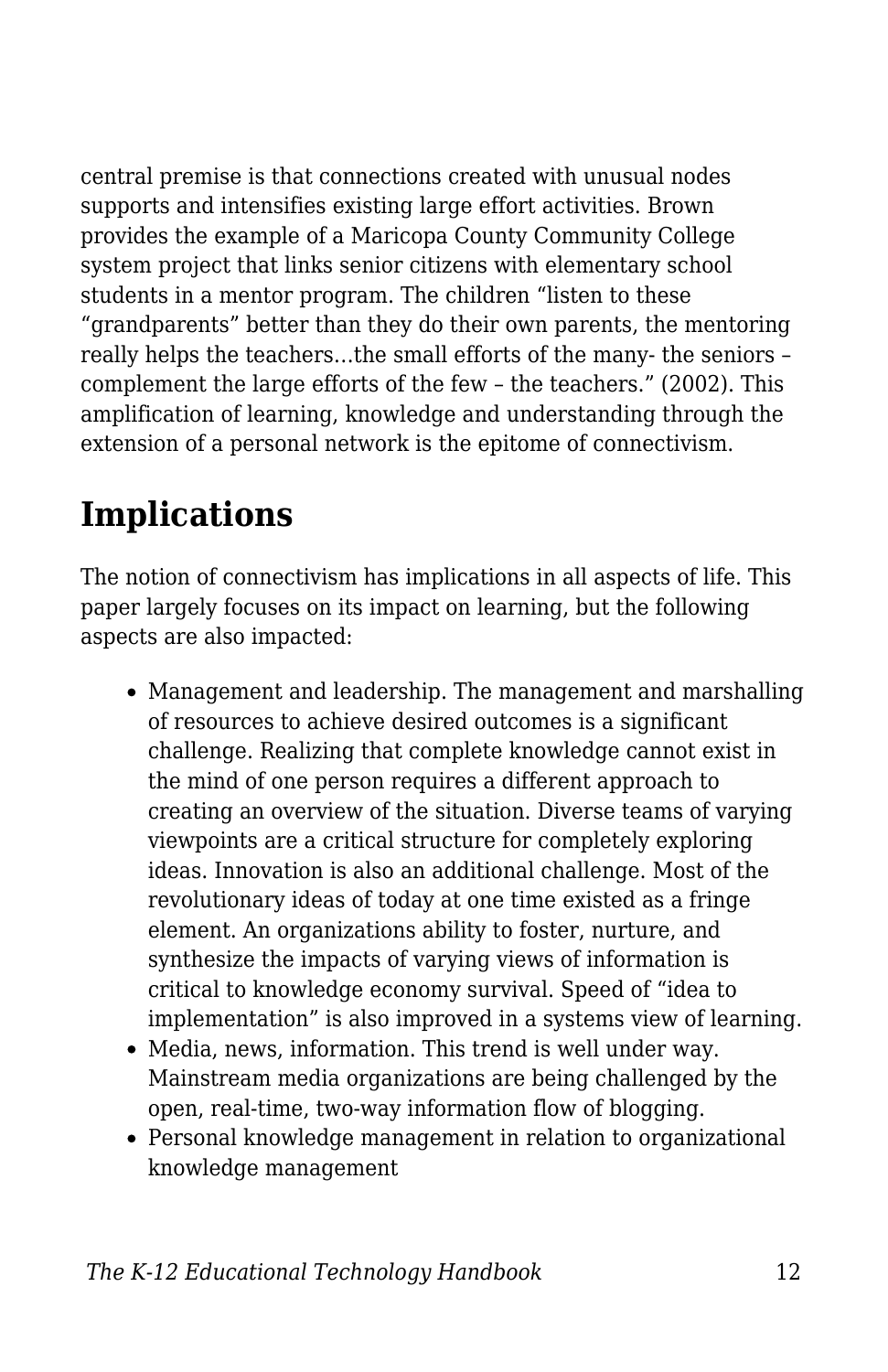• Design of learning environments

## **Conclusion**

The pipe is more important than the content within the pipe. Our ability to learn what we need for tomorrow is more important than what we know today. A real challenge for any learning theory is to actuate known knowledge at the point of application. When knowledge, however, is needed, but not known, the ability to plug into sources to meet the requirements becomes a vital skill. As knowledge continues to grow and evolve, access to what is needed is more important than what the learner currently possesses.

Connectivism presents a model of learning that acknowledges the tectonic shifts in society where learning is no longer an internal, individualistic activity. How people work and function is altered when new tools are utilized. The field of education has been slow to recognize both the impact of new learning tools and the environmental changes in what it means to learn. Connectivism provides insight into learning skills and tasks needed for learners to flourish in a digital era.

### **References**

Barabási, A. L. (2002) Linked: The New Science of Networks, Cambridge, MA, Perseus Publishing.

Buell, C. (undated). Cognitivism. Retrieved December 10, 2004 from [https://edtechbooks.org/-Gw.](http://web.cocc.edu/cbuell/theories/cognitivism.htm)

Brown, J. S. (2002). Growing Up Digital: How the Web Changes Work, Education, and the Ways People Learn. United States Distance Learning Association. Retrieved on December 10, 2004, from [https://edtechbooks.org/-Zw](http://www.usdla.org/html/journal/FEB02_Issue/article01.html)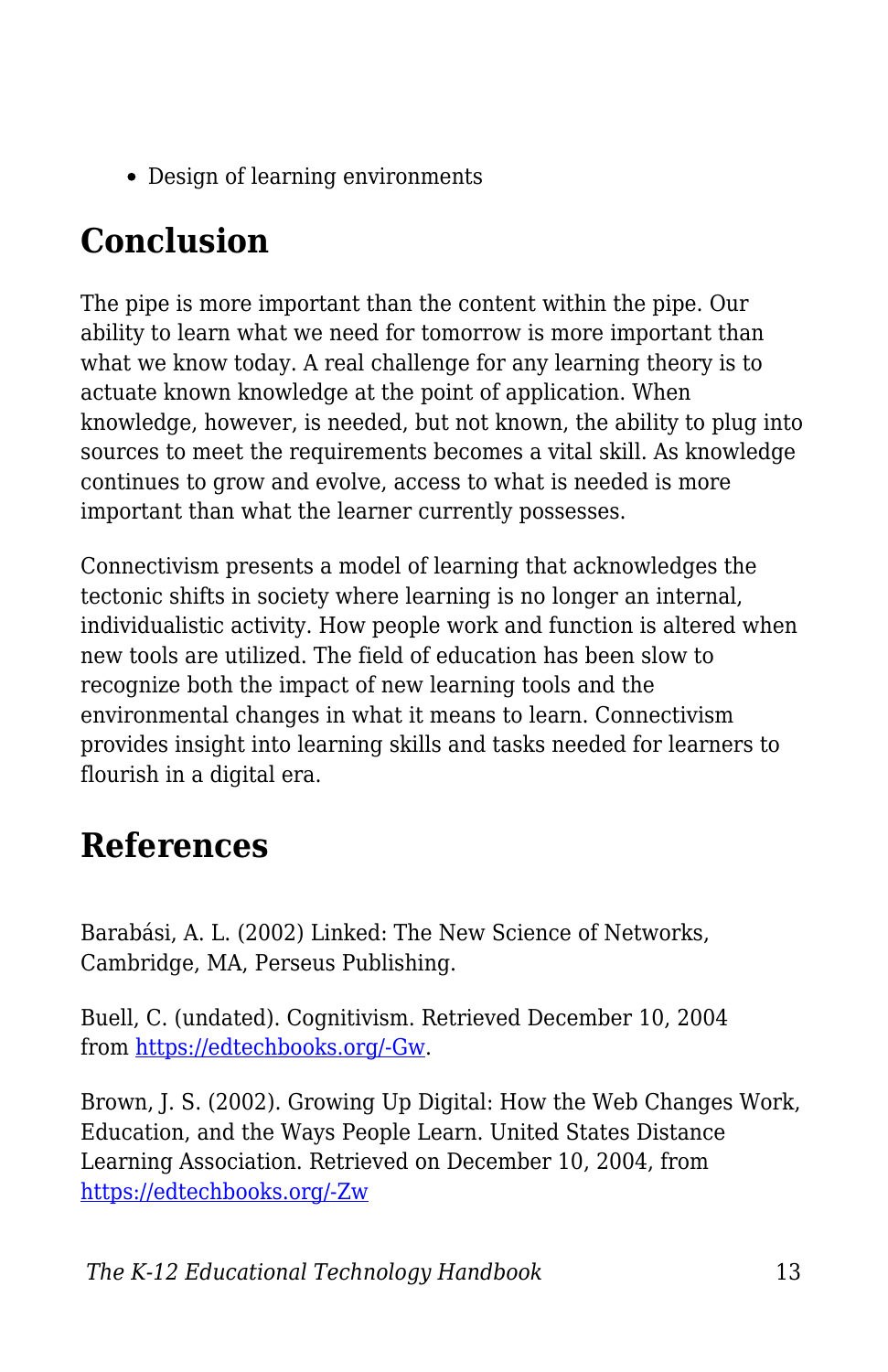Driscoll, M. (2000). Psychology of Learning for Instruction. Needham Heights, MA, Allyn & Bacon.

Gleick, J., (1987). Chaos: The Making of a New Science. New York, NY, Penguin Books.

Gonzalez, C. (2004). The Role of Blended Learning in the World of Technology. Retrieved December 10, 2004 from [https://edtechbooks.org/-Pt](http://www.unt.edu/benchmarks/archives/2004/september04/eis.htm).

Gredler, M. E. (2005). Learning and Instruction: Theory into Practice – 5th Edition, Upper Saddle River, NJ, Pearson Education.

Kleiner, A. (2002). Karen Stephenson's Quantum Theory of Trust. Retrieved December 10, 2004 from [https://edtechbooks.org/-bz](http://www.netform.com/html/s+b%20article.pdf).

Landauer, T. K., & Dumais, S. T. (1997). A Solution to Plato's Problem: The Latent Semantic Analysis Theory of Acquisition, Induction and Representation of Knowledge. Retrieved December 10, 2004 from [https://edtechbooks.org/-yt](http://lsa.colorado.edu/papers/plato/plato.annote.html).

Rocha, L. M. (1998). Selected Self-Organization and the Semiotics of Evolutionary Systems. Retrieved December 10, 2004 from [https://edtechbooks.org/-ju](http://informatics.indiana.edu/rocha/ises.html).

ScienceWeek. (2004). Mathematics: Catastrophe Theory, Strange Attractors, Chaos. Retrieved December 10, 2004 from [https://edtechbooks.org/-Dw](http://scienceweek.com/2003/sc031226-2.htm).

Stephenson, K. (2004). (Internal Communication, no. 36). What Knowledge Tears Apart, Networks Make Whole. Retrieved December 10, 2004 from [https://edtechbooks.org/-Mg.](http://www.netform.com/html/icf.pdf)

Vaill, P. B. (1996). Learning as a Way of Being. San Francisco, CA, Jossey-Blass Inc.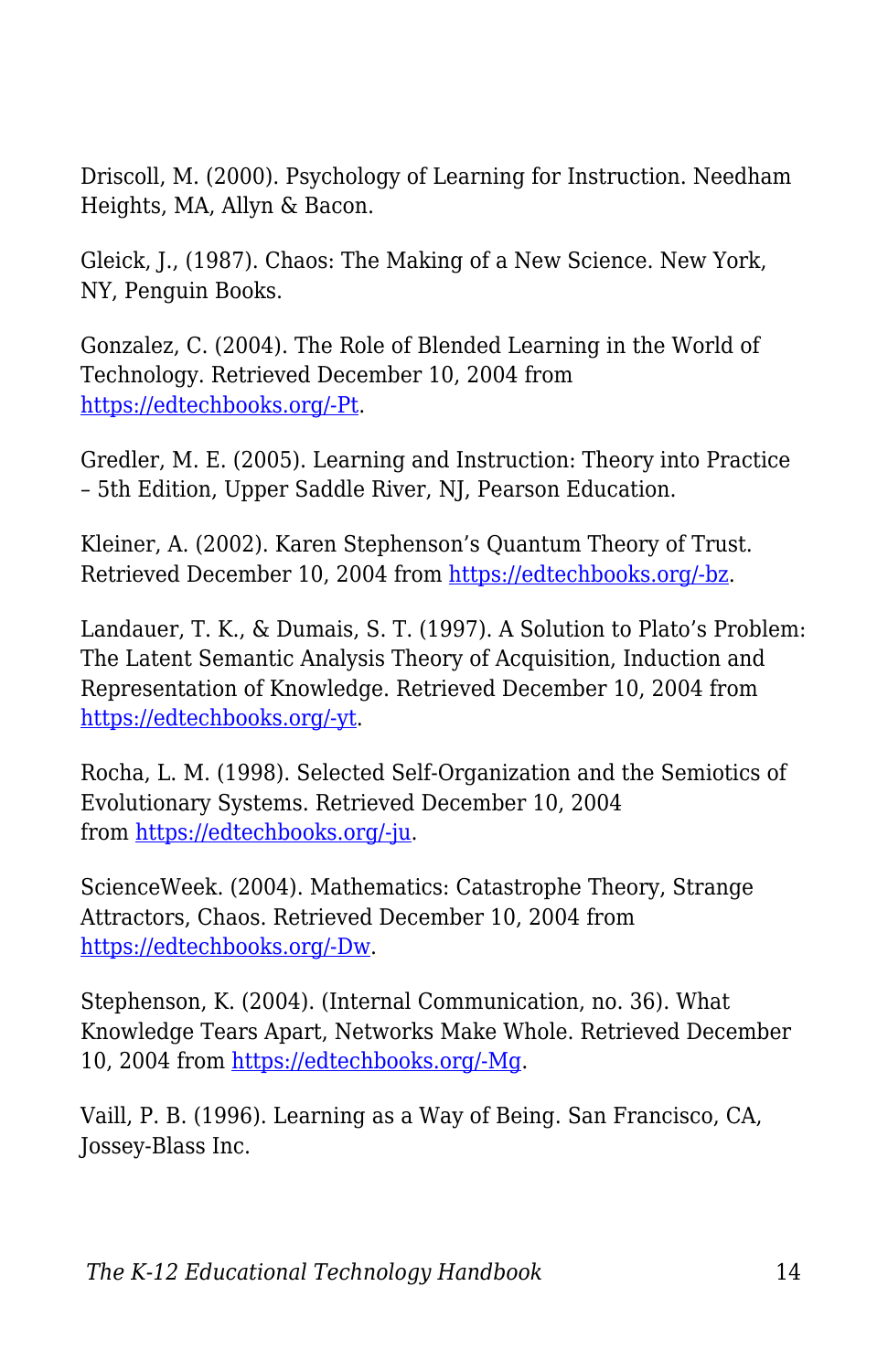Wiley, D. A., & Edwards, E. K. (2002). *Online self-organizing social systems: The decentralized future of online learning.* Retrieved December 10, 2004 from [https://edtechbooks.org/-Zn](http://wiley.ed.usu.edu/docs/ososs.pdf).